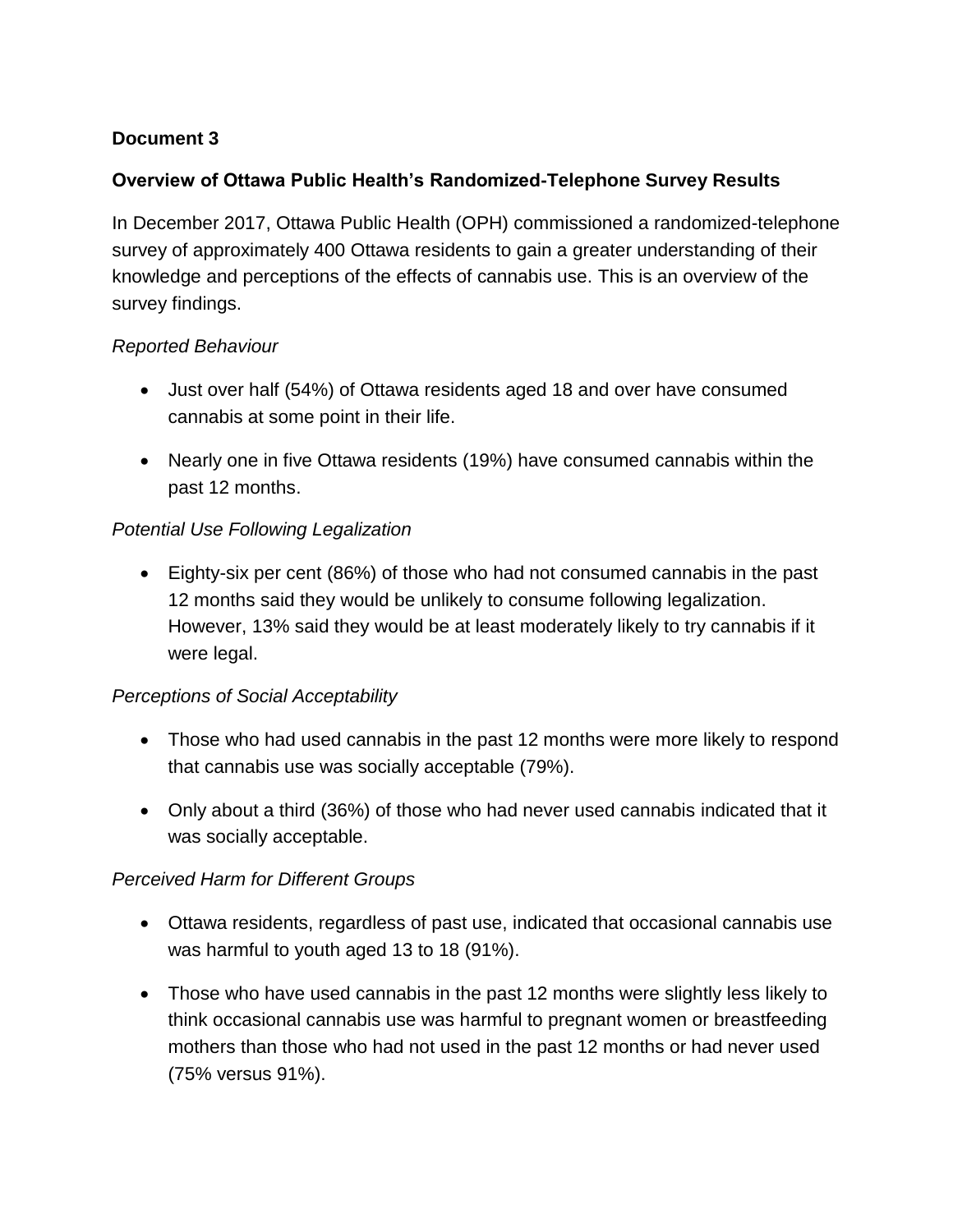Past year cannabis users were less likely to agree that occasional cannabis use was harmful for 19 to 24 year olds (32%) or those over 24 years old (13%) compared to those who had used, but not in the past 12 months (63% and 50%) and those who had never used cannabis (81% and 65%).

## *Awareness of Risks*

• In general, those who used cannabis in the past 12 months had different opinions on risk factors than those who had used, but not in the past 12 months or those who had never used at all.

## *Risk with Method of Consumption*

• Nearly two-thirds of those who had used cannabis in the past 12 months indicated that the effects are felt more quickly when smoked compared to when eaten. This drops to 43% among those who have used cannabis but not in the past 12 months. A slight majority of those who have never used cannabis (58%) were not sure.

# *Risk of Second-hand Smoke*

• Those who had used cannabis in the past 12 months were less likely to agree that second hand smoke from cannabis has similar health harms to cigarette smoke (39%) compared to those who had used in the past but not in the past 12 months (64%) and those who have never used (65%).

# *Risk from Smoking*

 Those who had used in the past 12 months were also much more likely to agree that smoking cigarettes was more harmful than smoking cannabis (84%) compared to those who had used in the past but not in the past 12 months (62%) and those who have never used (42%).

### *Risk for Dependence*

 Just over half (51%) of those who had used cannabis in the past responded that cannabis used during the teen-age years would likely increase the risk of dependence compared to 63% who had used but not in the past 12 months and 84% of those who had never used.

### *Risk of Impaired Driving*